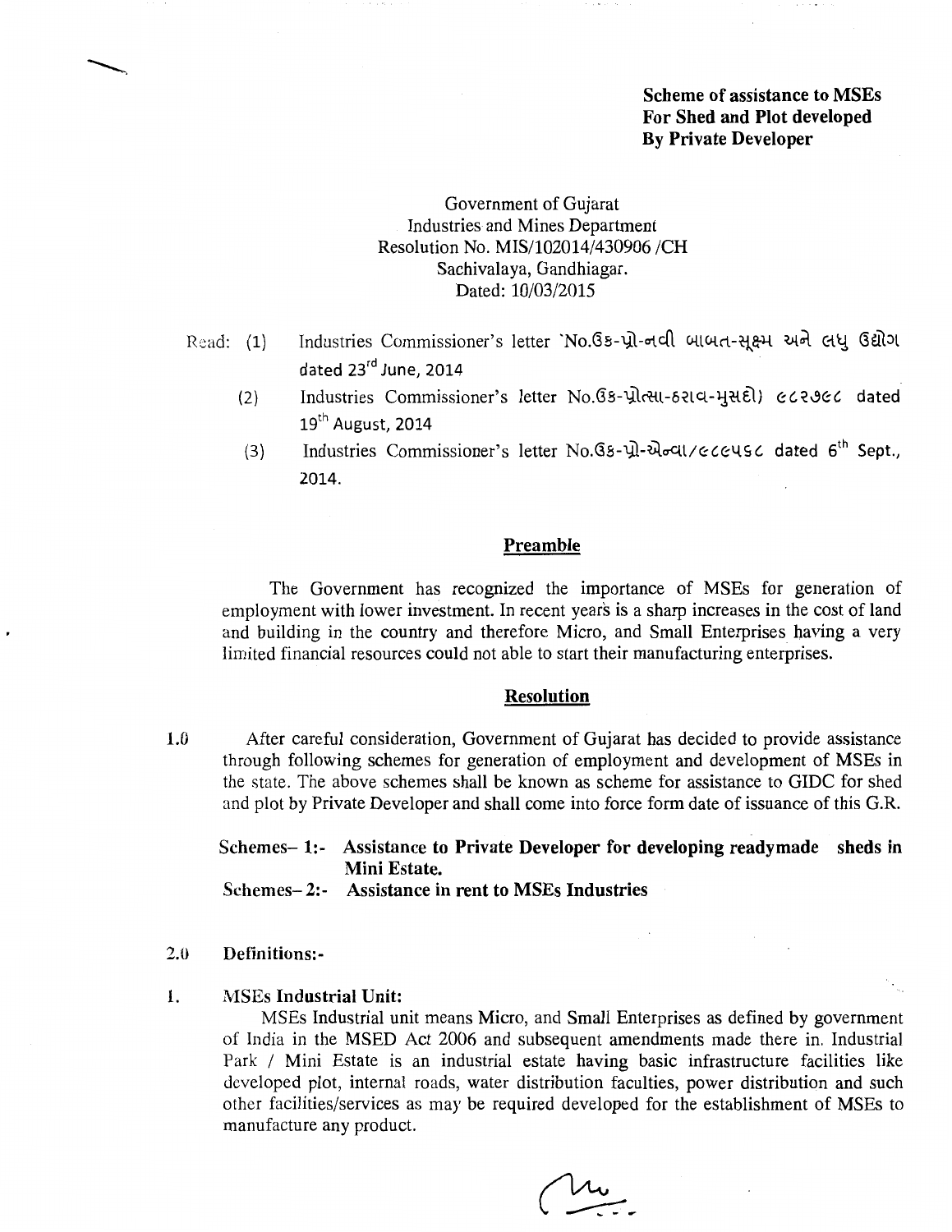## 2. Private Developer:

Private Developer means any registered Private/ Public Limited Company and / or Industrial Association, Individual industries, Group of industries/ Cluster.

# 3. Mini Estate:

Mini Estate is an industrial estae having basic infrastructure facilities like developed plot, internal roads, water distribution facilities, power distribution and such other facilities/ services as may be required developed for the establishment of MSEs to manufacture any product.

# 4. Infrastructure Facilities:

Infrastructure Facilities mean bare minimum facilities required to set up MSEs and approved by implementation committee.

- 1. Asphalt Road/ Cement Concrete Road.
- 2. Storm Water Drainage System.

ville dengi denga

- 3. Domestic Sewerage Collection, treatment and Disposal System.
- 4. Streetlights.
- 5. Open & Green Spaces.
- 6. Water & Power Supply & distribution network at door setup of the shed.<br>7. Street light.
- Street light.
- 8. Pipe- racks
- 9. Steam.
- 10. Connectivity for communication

## 3.0 Eligible Fixed Capital Investment:

The eligible fixed Capital investment of the project will be decided on the basis of following criteria:-

Cost of Land: The cost of land will be decided on the basis of prevailing jantri price of · the area or the actual price paid by private developer including the stamp duty and registration charges.

## Cost of Building:

The cost of the building is fixed up by SLEC for the industrial building or/and SOR of the Roads and Building Department.

# Other Infrastructure Facilities:

The cost of other infrastructure facilities will be as decided by the SLEC.

## Architect / Consultancy fees/ TPQA charges:

The fees and charges paid for the services for development of Mini estate would be up to 5% of the project cost or Rs.20.00 lacs whichever is less will be considered as an eligible investment.

### Ineligible Fixed Capital Investment:

Expenditure incurred towards land development, preliminary and pre-operative expenses, interest capitalized, recurring expenses, working capital and other expenditures as decided by the State Level Approval Committee (SLEC)

### 4.0 Scheme-l

Assistance to private developer for developing readymade sheds in Mini Estate.

State Government has felt that there is a need of small estates having a small row house type (Gala type) shed for MSEs which will provide basis infrastructure to set up MSEs. This type of mini estate can be developed by private developer for MSF<sub>s</sub>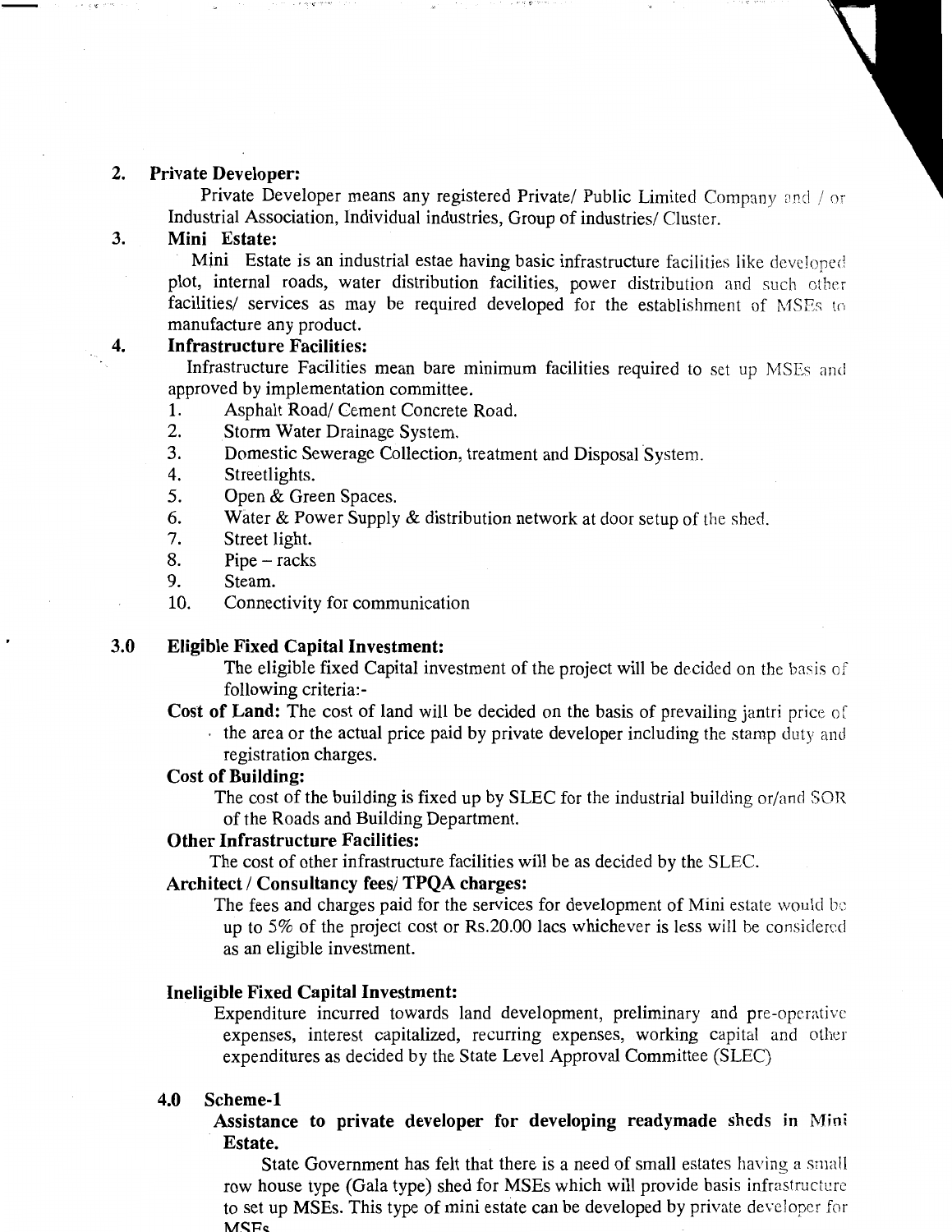#### 4.2 Procedure:

The Private developer will purchase a land and get it converted for industrial use from the competent authority. After approval of land for industrial use, the developer will submit the proposal to Industries Commissioner's mentioning the proposed allotment cost of the shed. The developer shall have to include cost of all the infrastructure facilities and work out the final allotment price. The State Level Empowered Committee will sanction the proposal and thereafter the developer will start the development of infrastructure facility.

#### 4.3 Quantum of Assistance and conditions:

The assistance  $\omega$ 50 % of the total cost of land, building and other infrastructure facilities will be given to private developer with the conditions as mentioned below;

- 1. The size of the shed shall be around 50 Sq.Mts. (500 Sq.fts.)
- 2. The size of the mini estate shall not be more than 2 Hectare
- 3. The land shall be in the industrial zone or commercial zone in the Municipal Corporation/ Urban Development Authority or conveted to N.A. for industrial purpose in other areas.
- 4. The private developer shall have to get all the sanctions from the competent authority.
- 5. The private developer shall have to develop all the infrastructures mentioned in the project proposal within two years from the date of sanction. No assistance will be given if the all the infrastructure facilities are not created.
- 6. Assistance will be provided to private developer for providing plug and play infrastructure facilities.
- 7. The developer shall have to hand over the operation and maintenance to the members of the estate.
- 8. No additional charge shall be collected from the MSE .industrial unit for providing facilities except user charges as decided by the members of the association.
- 9. The assistance under the scheme shall be disbursed to private developer  $@25\%$ of the cost of Shed as per the sale of individual Shed and after the commencement of the production by MSEs; the remaining assistance would be given to private developer.
- 10. If the developer does not find any buyer for vacant shed, the same can be disposed after the period of two years from the date of allotment to first MSE allotee or the completion of infrastructure facilities whichever is later. With prior Approval of industries commissioner.
- 11. The developer shall not charge any additional charges fixed by SLEC to MSEs in any manner.

## 5.0 Scheme-2: Assistance in rent to MSEs

5.1 The Government felt that the MSE Industrial units have to keep more margins for purchase of land and building while approving the loan from the financial Institution/ bank. This will affect the working capital requirement and also adversely affect overall viability of the entire project. In view of above the government has decided to give assistance to MSEs units in rent which will improve the initial liquidity of the project and also help the financial institution/bank to sanction the term loan on plant and machinery required for the project.

Mw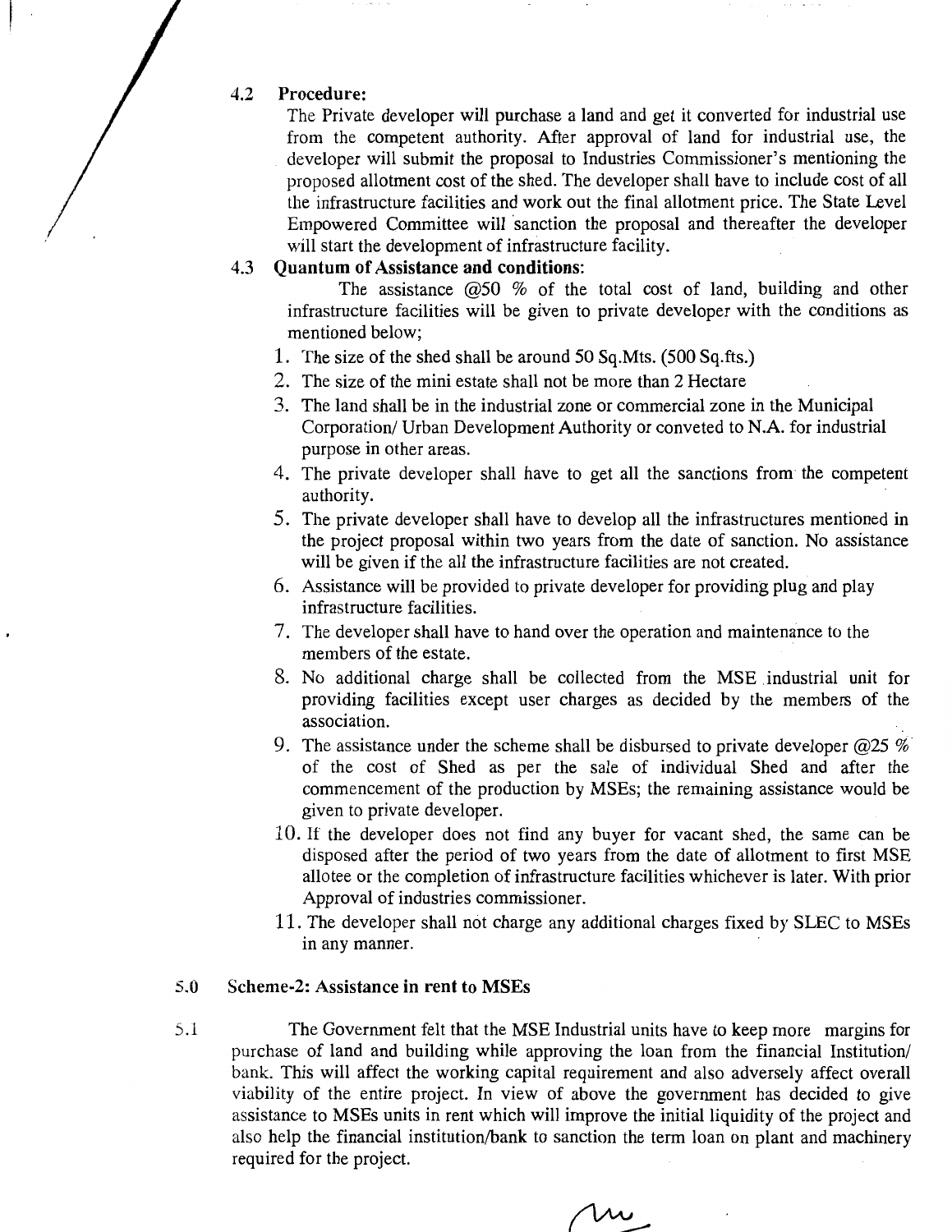## 5.2 Quantum of assistance:

 $\overline{\phantom{a}}$ 

The schemed intends to provide assistance to set up MSEs by small entreneuras having limited financial resourced, the Government shall provide assistance in rent to strengthen the MSEs in initial period of establishment.

- 1. The assistance @ 50% of rent paid or Rs.50000/- per annum, whichever is less in Municipal Corporation· area and area under the Urban Development Authority
- 2. The assistance @ 50% of rent paid or Rs.25000/- per annum, whichever is less except mentioned in 1 above
- 3. The assistance will be provided for three years

# 5.3 Conditions:

- 1. The assistance will be provided in industrial zone or commercial zone.
- 2. The building should be authorized and must have taken all the necessary permissions from the competent authority...
- 3. The rent deed or lease deed of building should be in the name of the owner of the building.
- 4. The building should have industrial power connection or should have applied for power connection.
- 5. The assistance of rent will be given with effect from the date of rent deed or three months prior to the date of production whichever is later.
- 6. The rent deed or lease deed should be for five years.
- 7. The assistance will be disbursed with interest subsidy and from the date of commercial production.

## 6.0 State Level Empowered Committee:

A State Level Empowered Committee (SLEC) consisting of following members is constituted for approval of Industrial Park/ Estate under the scheme.

| Hon. ble Minister                           |                | Chairman                |
|---------------------------------------------|----------------|-------------------------|
| ACS/ Principal Secretary (Industries)       | ٠              | Member                  |
| <b>ACS/</b> Principal Secretary (Finance)   |                | Member                  |
| ACS/ Principal Secretary (Revenue)          |                | Member                  |
| <b>Principal Secretary</b><br>(R&B)         | ٠              | Member                  |
| V.C. & M.D., GIDC                           |                | Member                  |
| President Laghu Udyog / Laghu Udyog Bharati | $\ddot{\cdot}$ | Member                  |
| <b>Industries Commissioner</b>              |                | Member                  |
| <b>Additional IC</b>                        | ٠              | Member                  |
| Joint IC/Deputy IC                          | ٠              | <b>Member Secretary</b> |
|                                             |                |                         |

#### 6.2 Other conditions:

- 1. SLEC will be empowered to prescribe the form, checklist and issue guidelines for the implementation of the scheme.
	- The decision and interpretation of  $CIRC$  shall be final and  $L:=1$ .